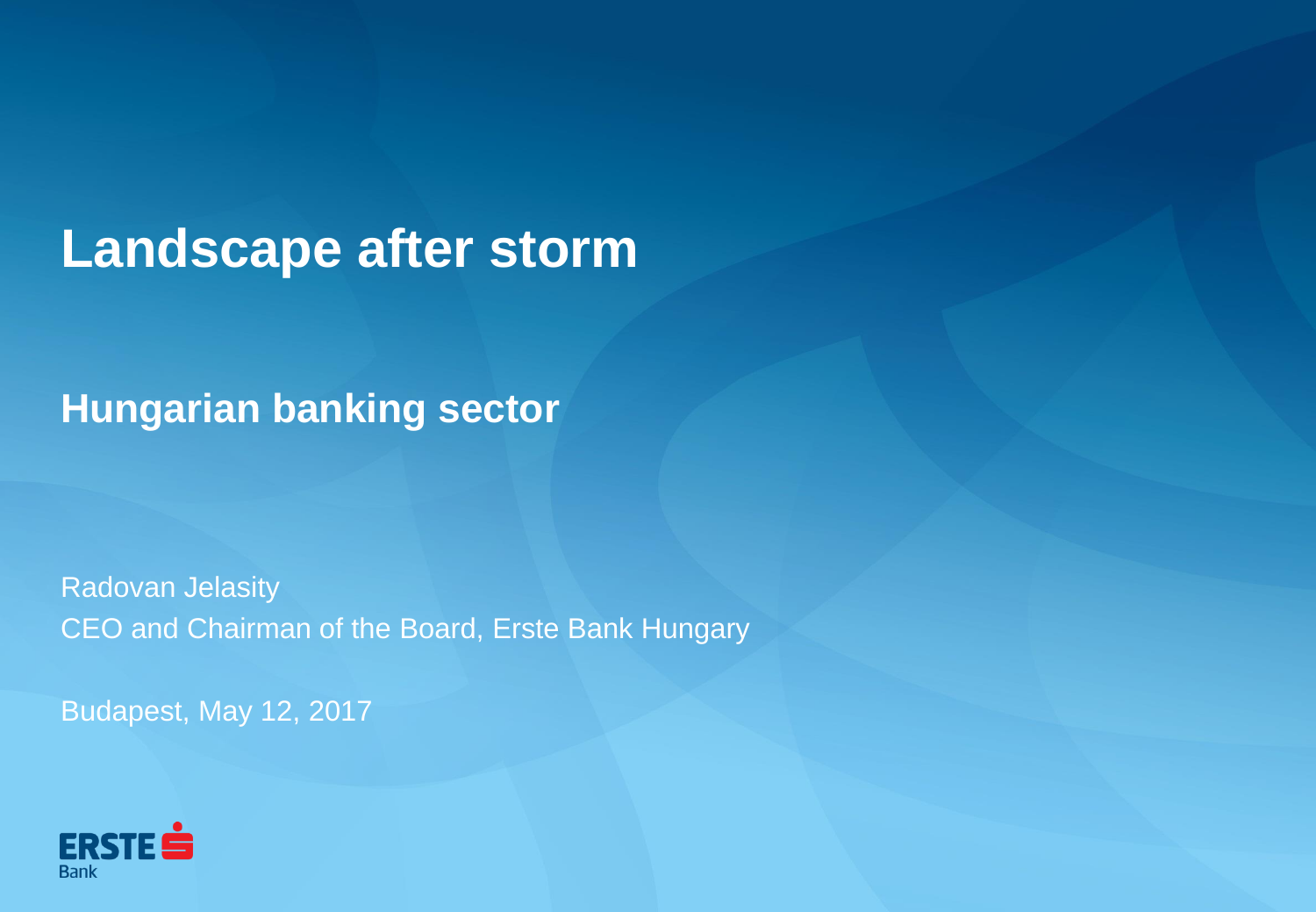

**Impacts on the balance sheet of the banks**

**Why did banks started the clean-up only in 2014/2015?**

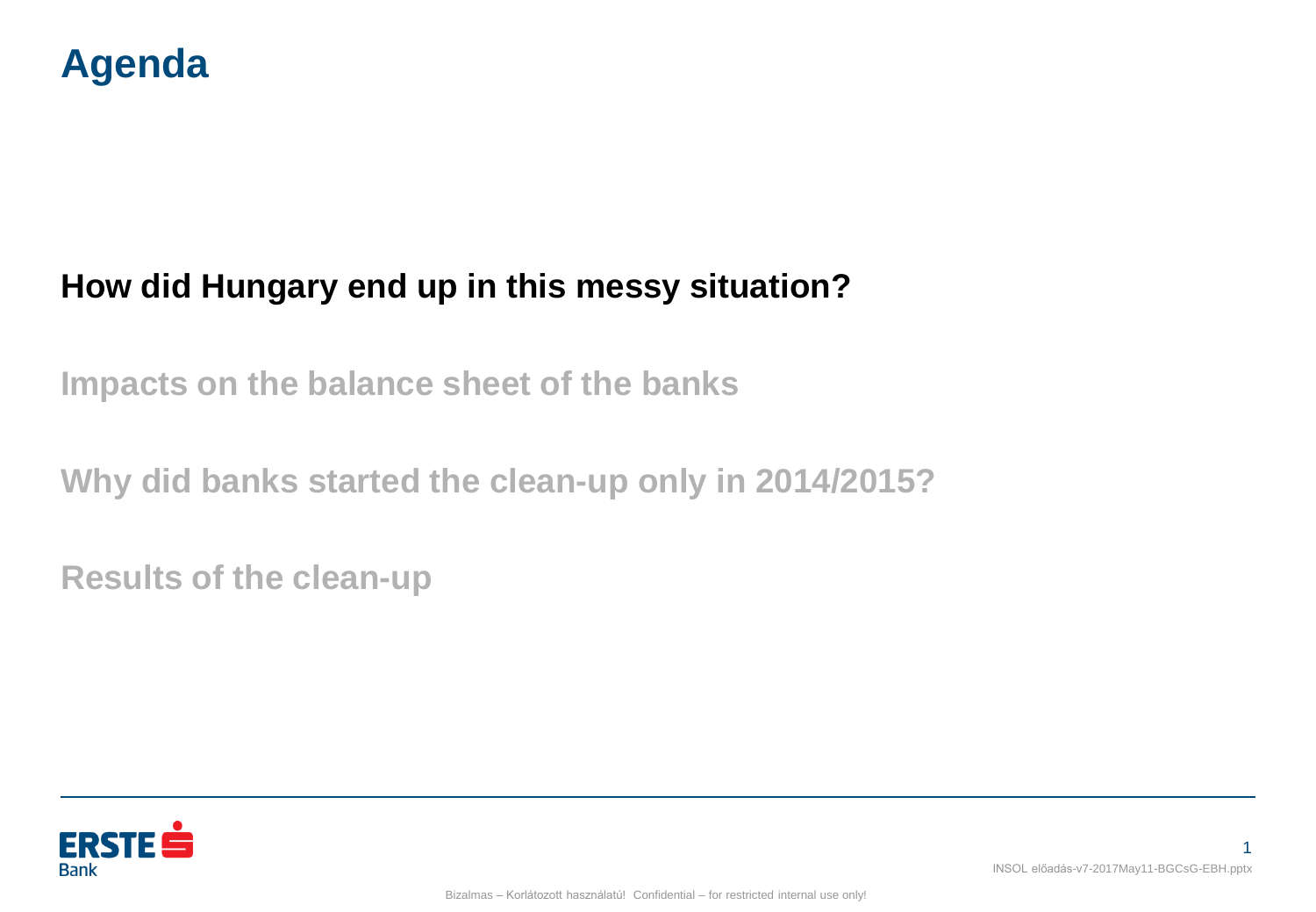# **In 2008, Hungary was by far the most vulnerable country in the CEE region**



#### **Hungarian economy had a huge dependence on external loans**



2 INSOL előadás-v7-2017May11-BGCsG-EBH.pptx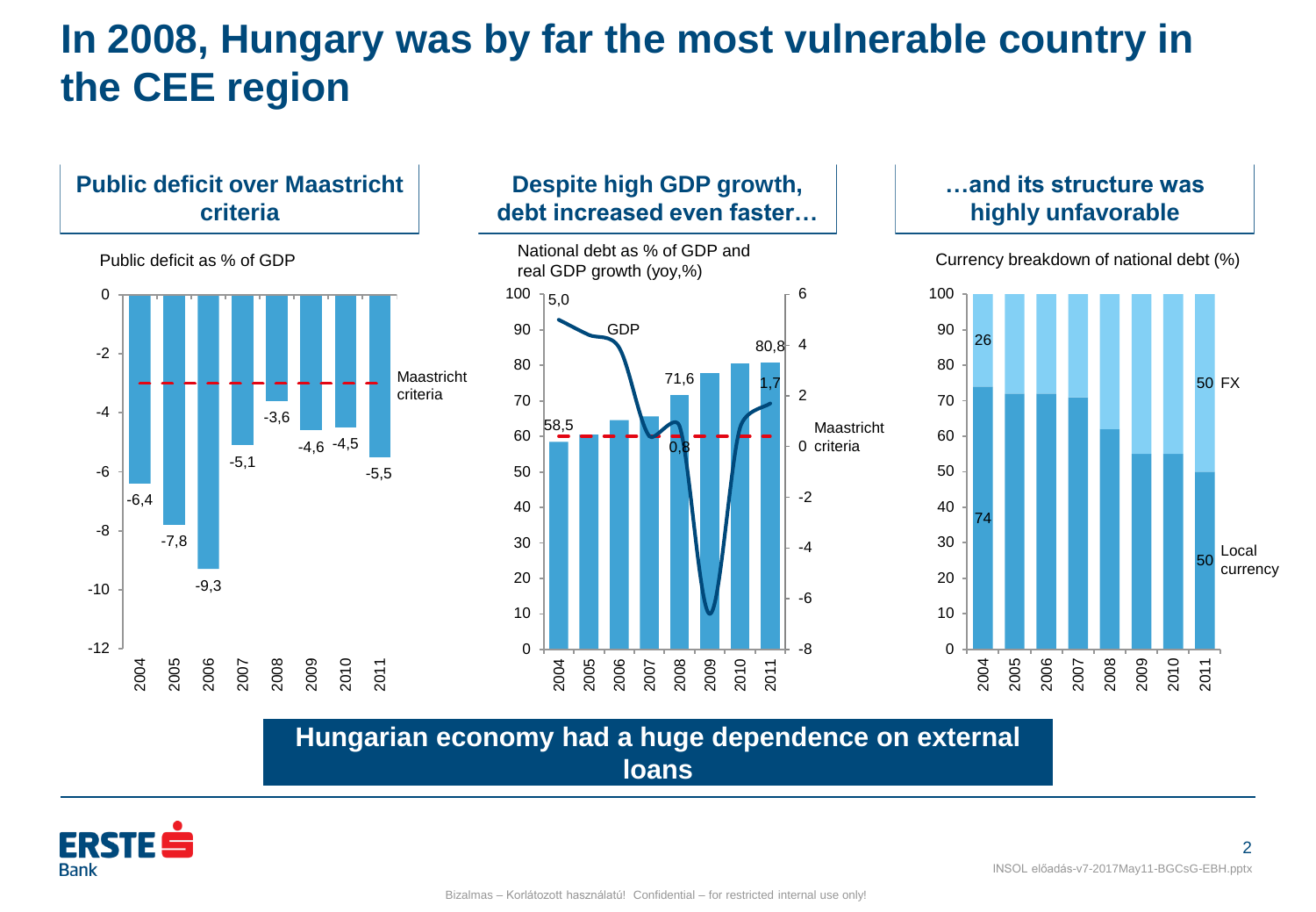**2009: macro hit rock bottom and revealed structural problems**

FX debt, structure of growth, share of state spending, dependence on exports



### **2009: USD 25 bn IMF and EU stand-by agreement and new government to manage crisis**

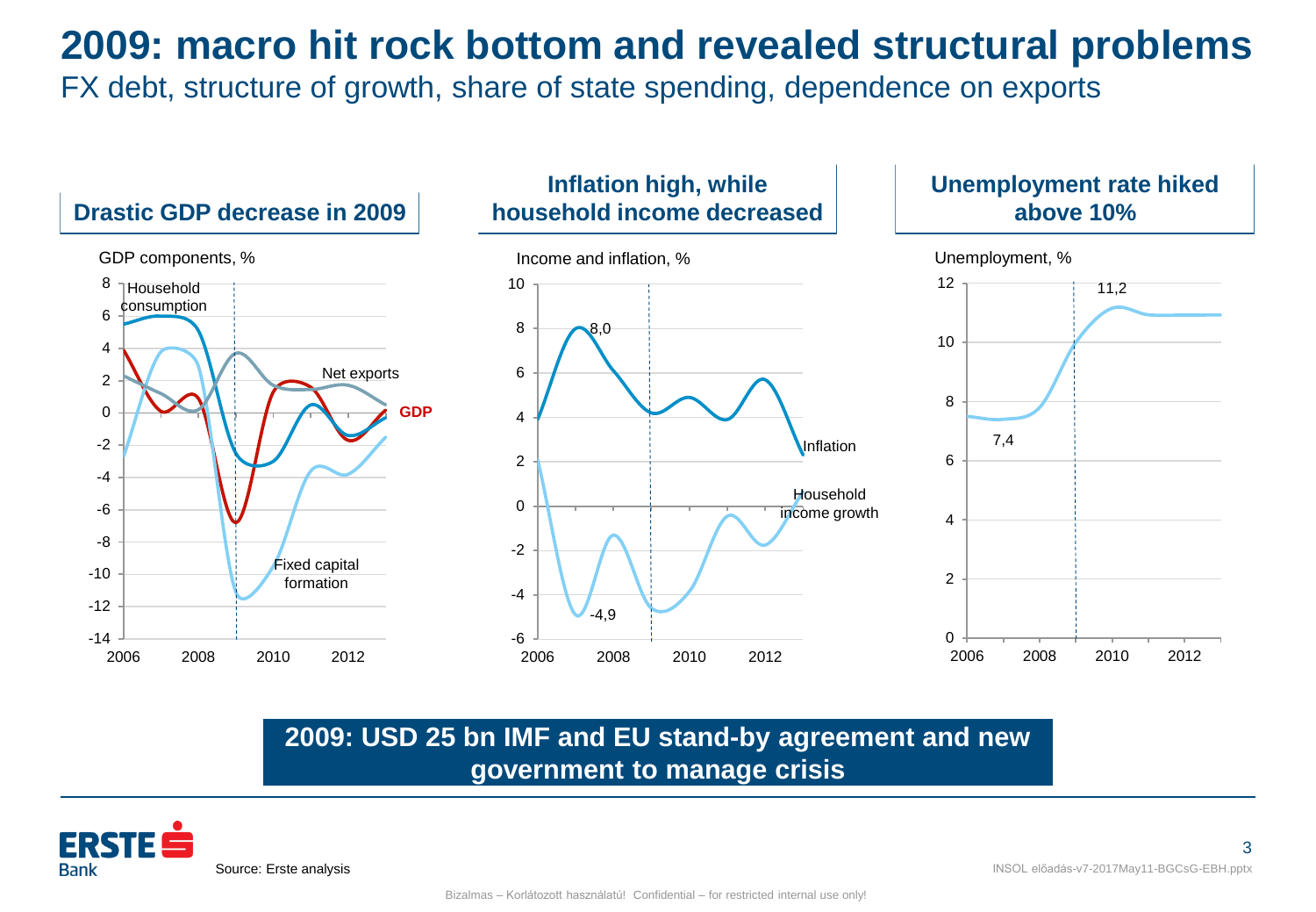# **Based on the currency distribution of mortgage loans, Hungary should have joined the "Swiss Monetary Union"**

**Share of FX in mortgage lending by the end of** 









### **Banking sector L/D ratio around 150% in 2009**



1. Including housing before 2005 and housing and home equity mortgage after 2005 2. Mainly consists of CHF, but JPY as well 3. Longer than 1 year tenor

Source: MNB, CHF Lending Monitor

INSOL előadás-v7-2017May11-BGCsG-EBH.pptx

4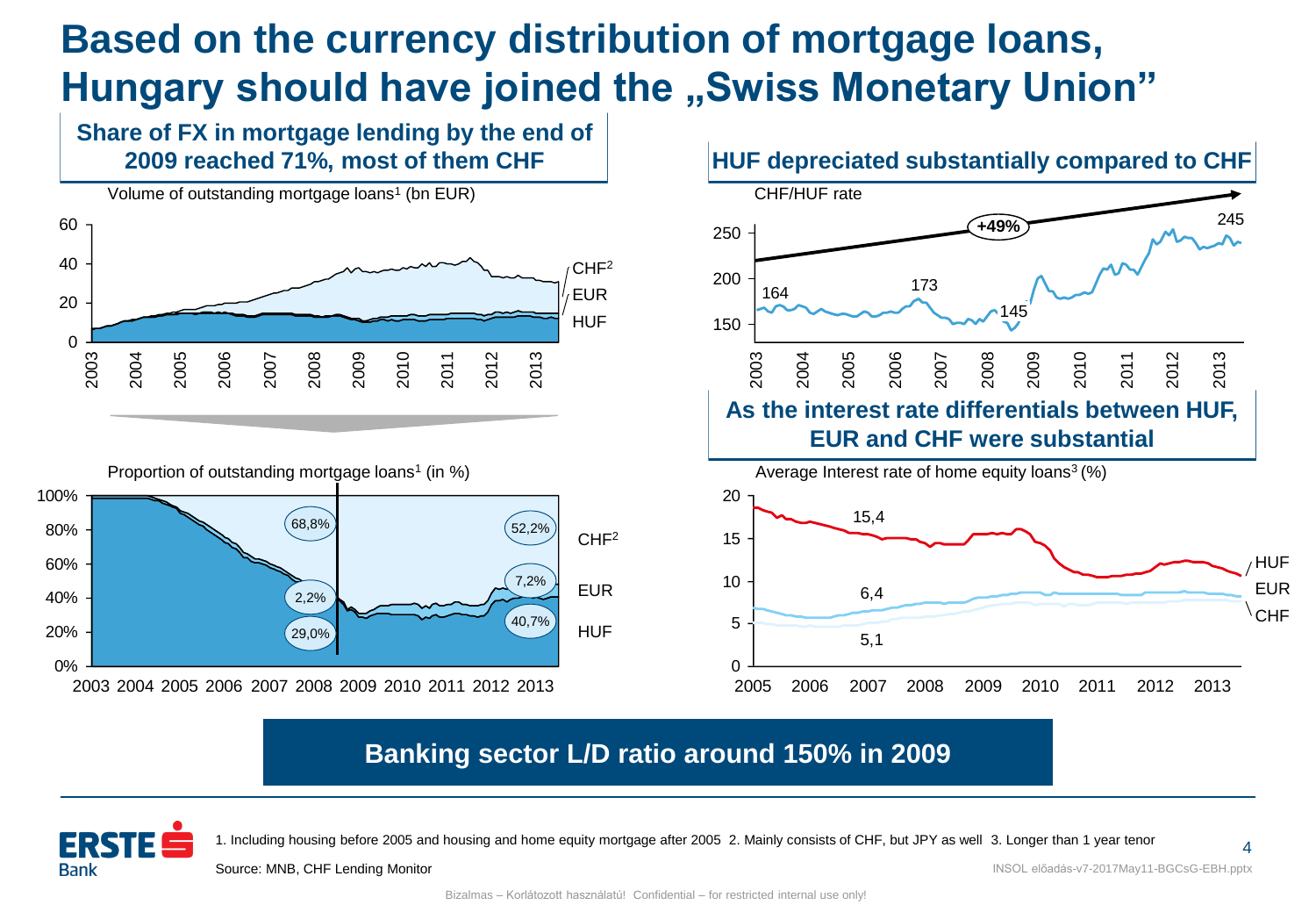

## **Impacts on the balance sheet of the banks**

**Why did banks started the clean-up only in 2014/2015?**

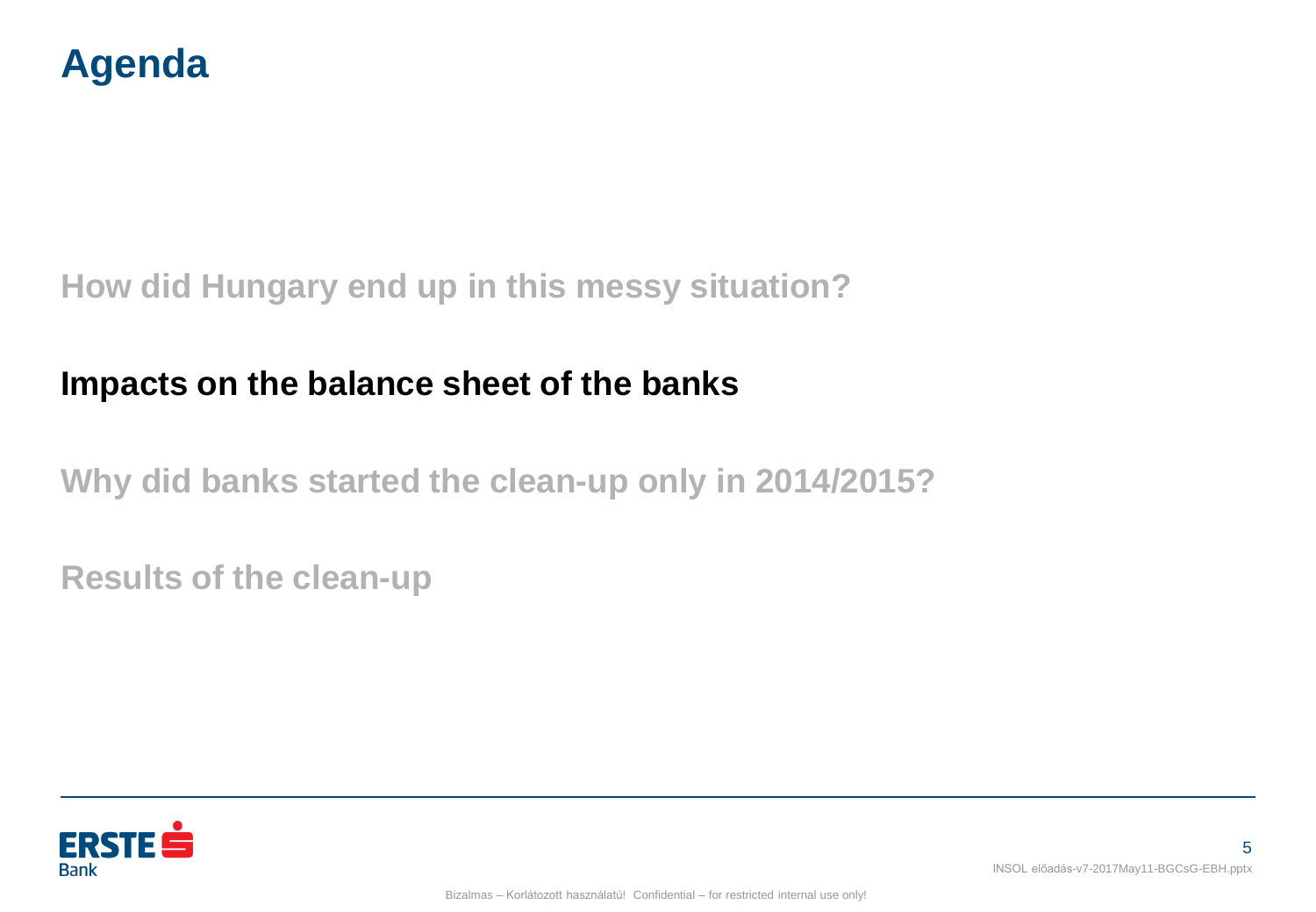# **Tsunami has hit the banking sector in three waves**

#### **'Tsunami' hitting the banking sector in three waves....**

#### **...causing freefall in the sectors' overall bottom line**



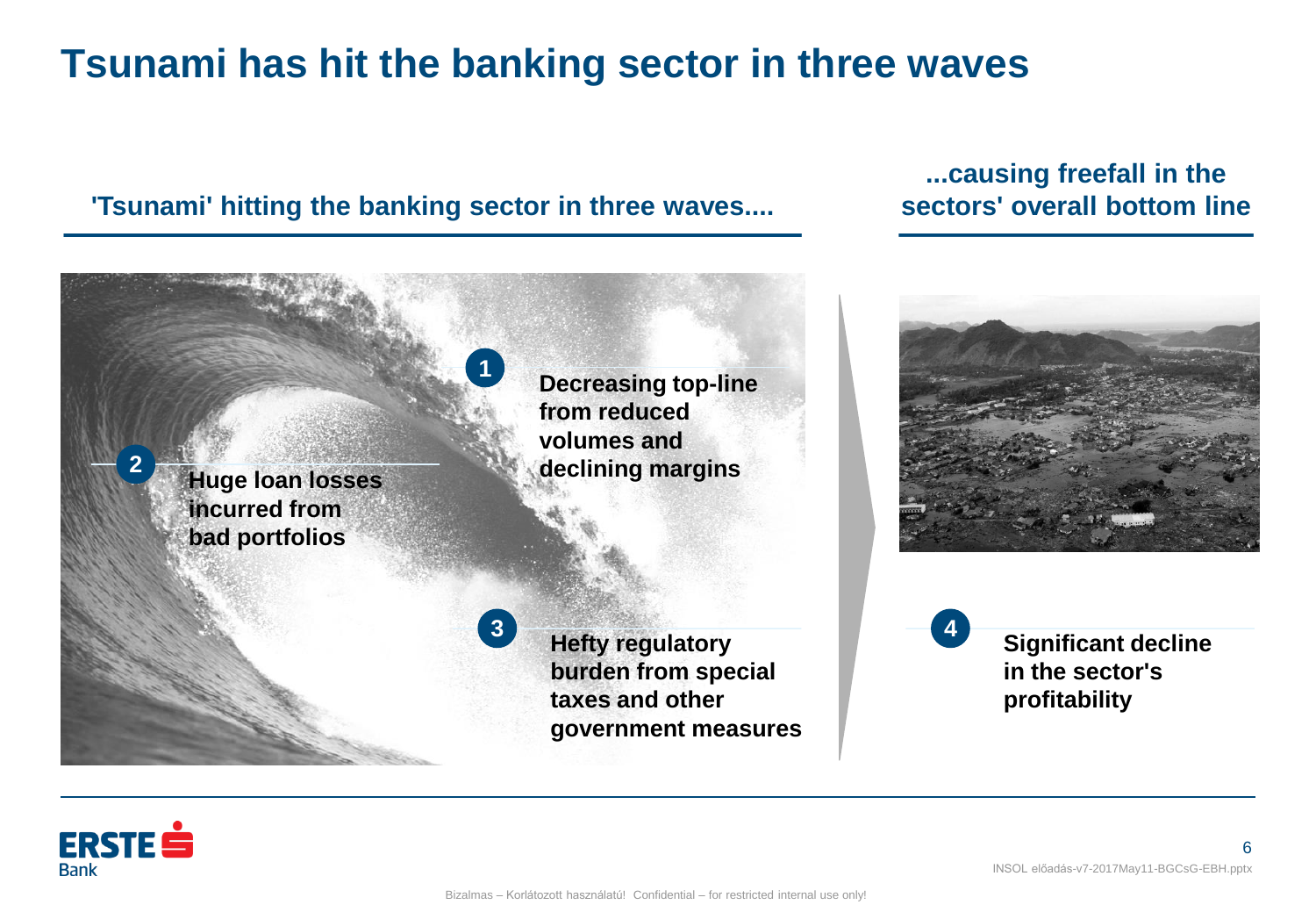#### **Growth engine collapsed 1**

Retail loan disbursement at around 20% of pre-crisis years

New loan disbursement on the Hungarian market (HUF bn)



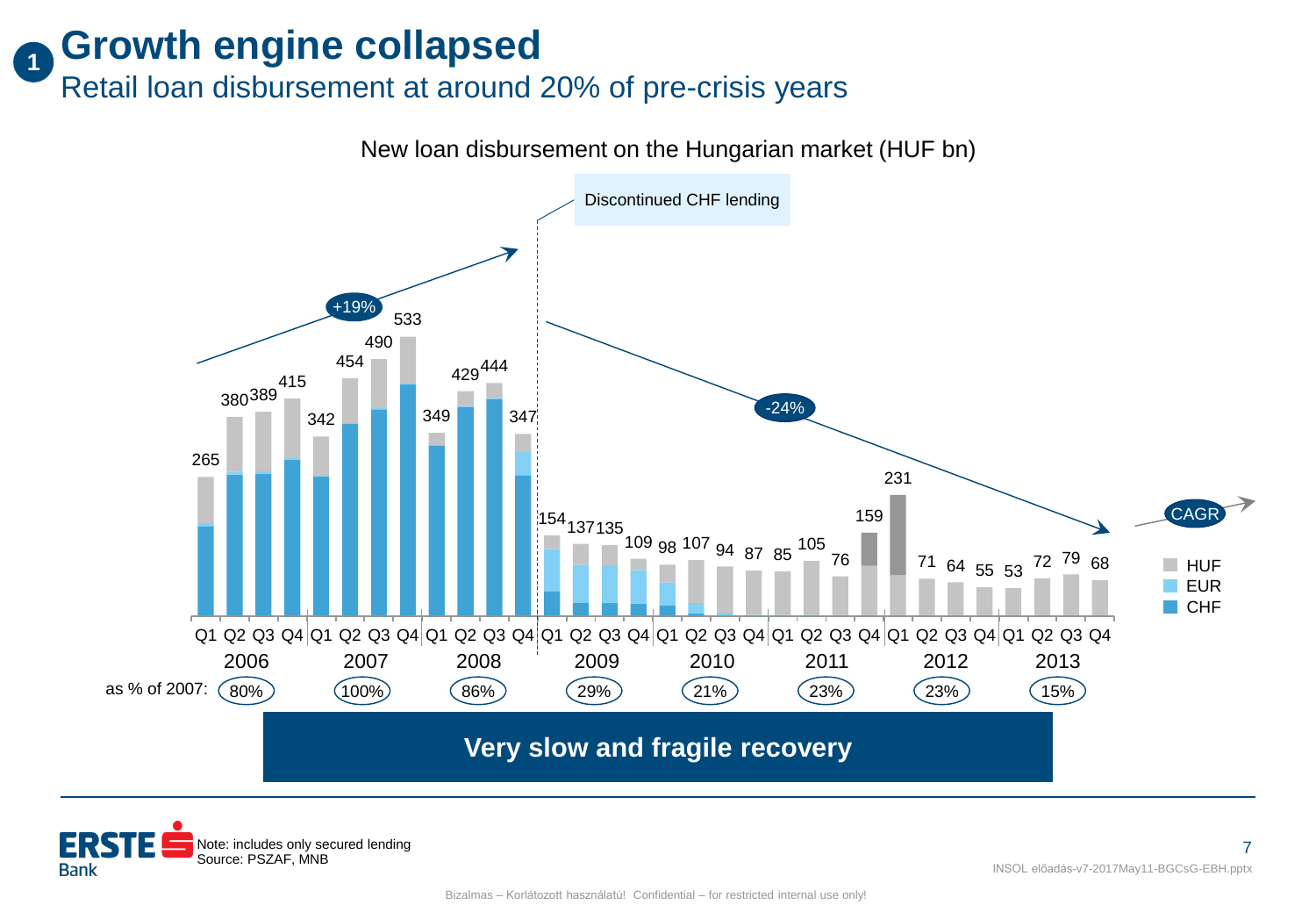# **<sup>2</sup> Banks have lost more than HUF 2,000 bn due to risk costs**



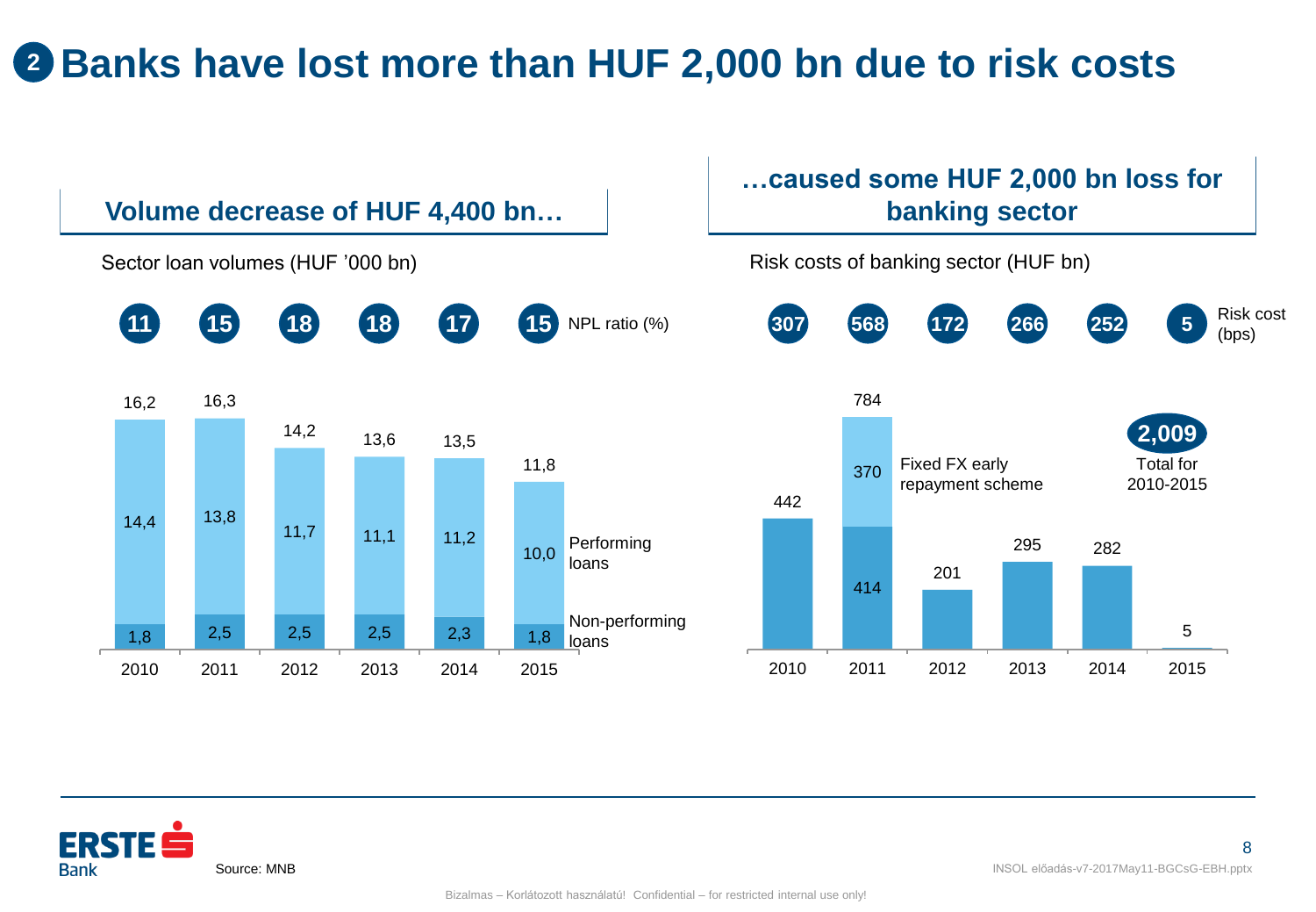### **Banks' own mistakes and government measures resulted in losses of sector 4**

Pre-tax profit of banking sector (HUF bn)





**Bank** 

Source: MNB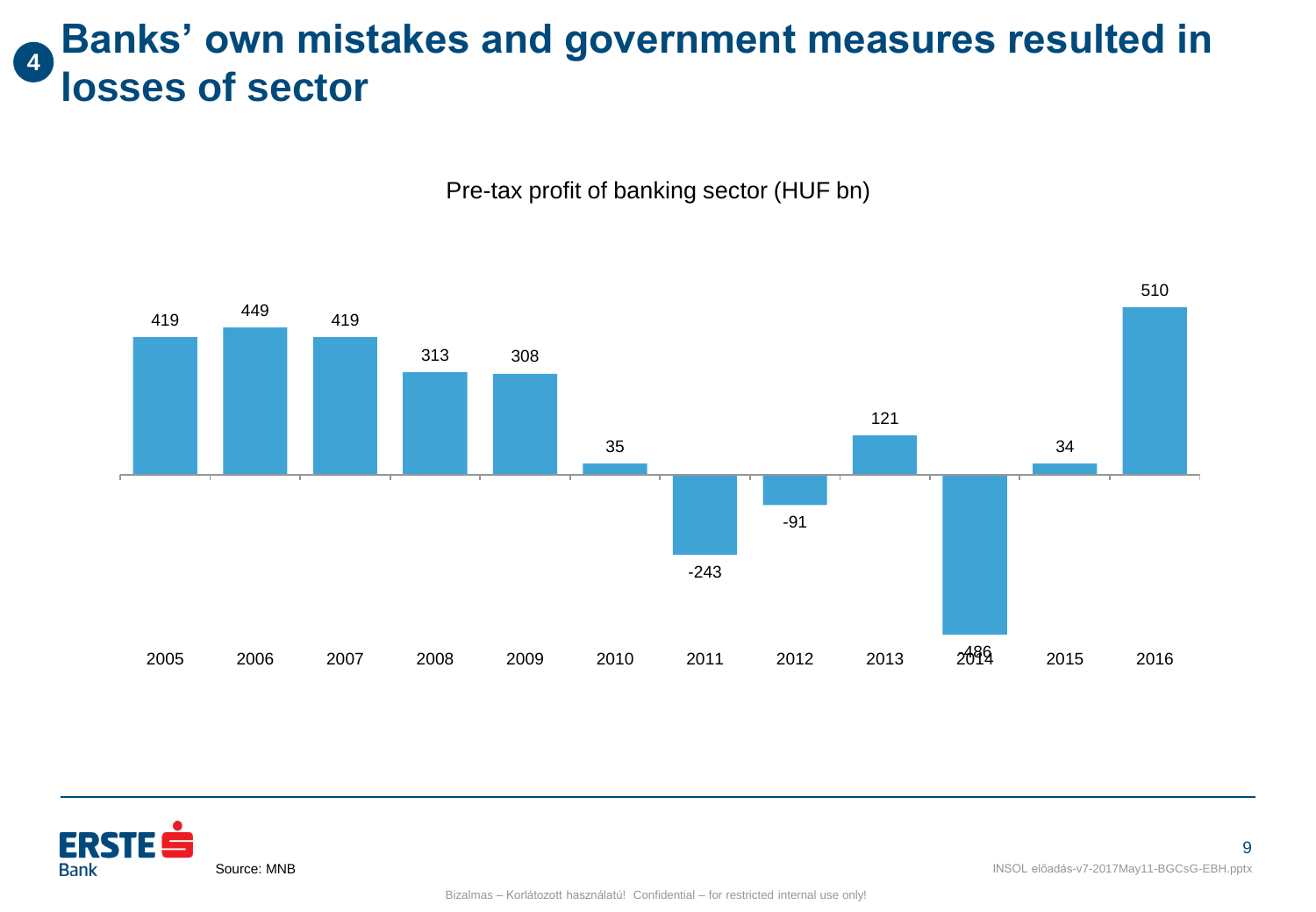

**Impacts on the balance sheet of the banks**

## **Why did banks started the clean-up only in 2014/2015?**

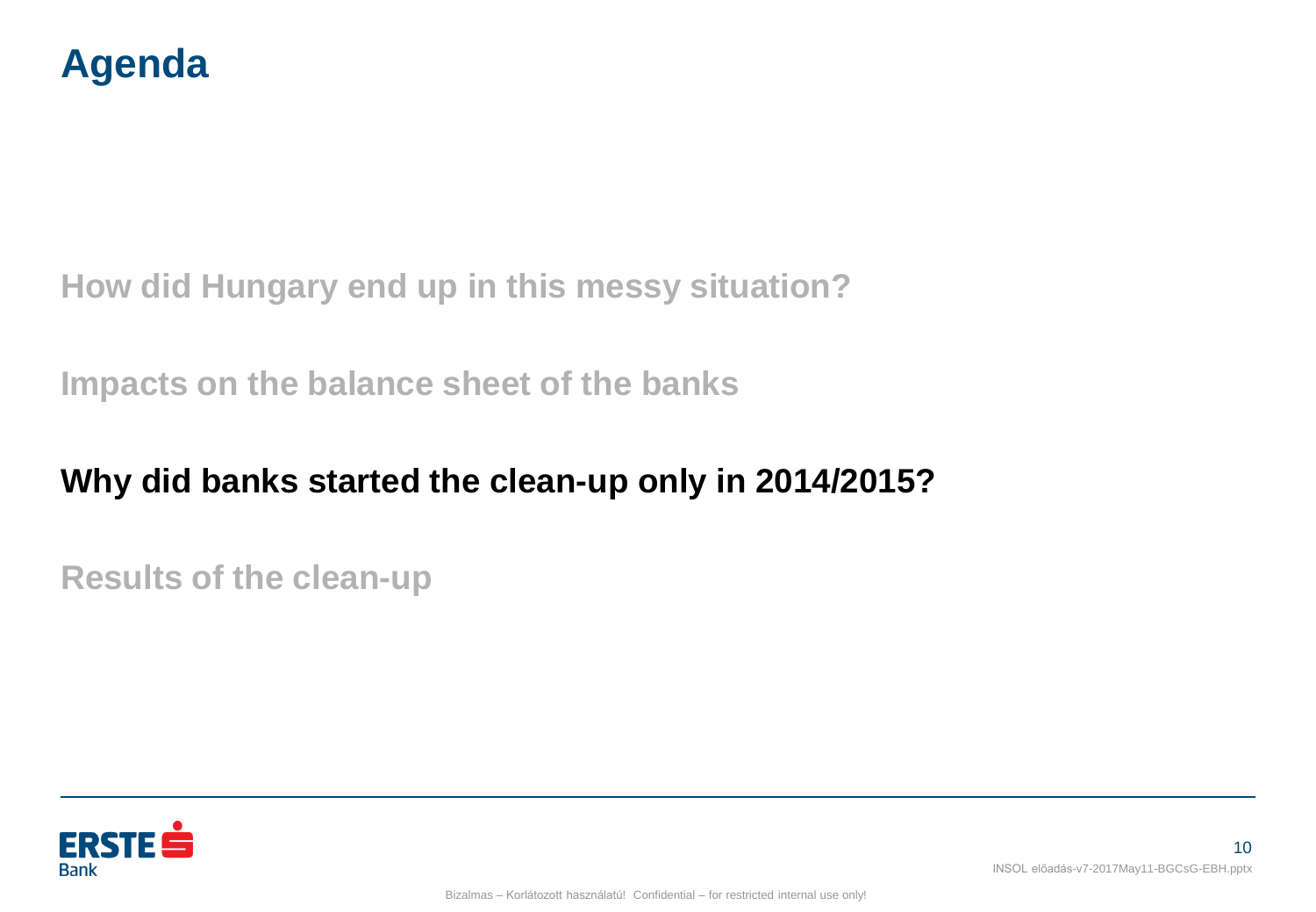# **Three factors were needed for banks to start clean-up**





- 2011: Early repayment and FX cap scheme
- 2014: Settlement and Conversion laws based on Supreme Court ruling

#### **Full control over the NPL portfolio**



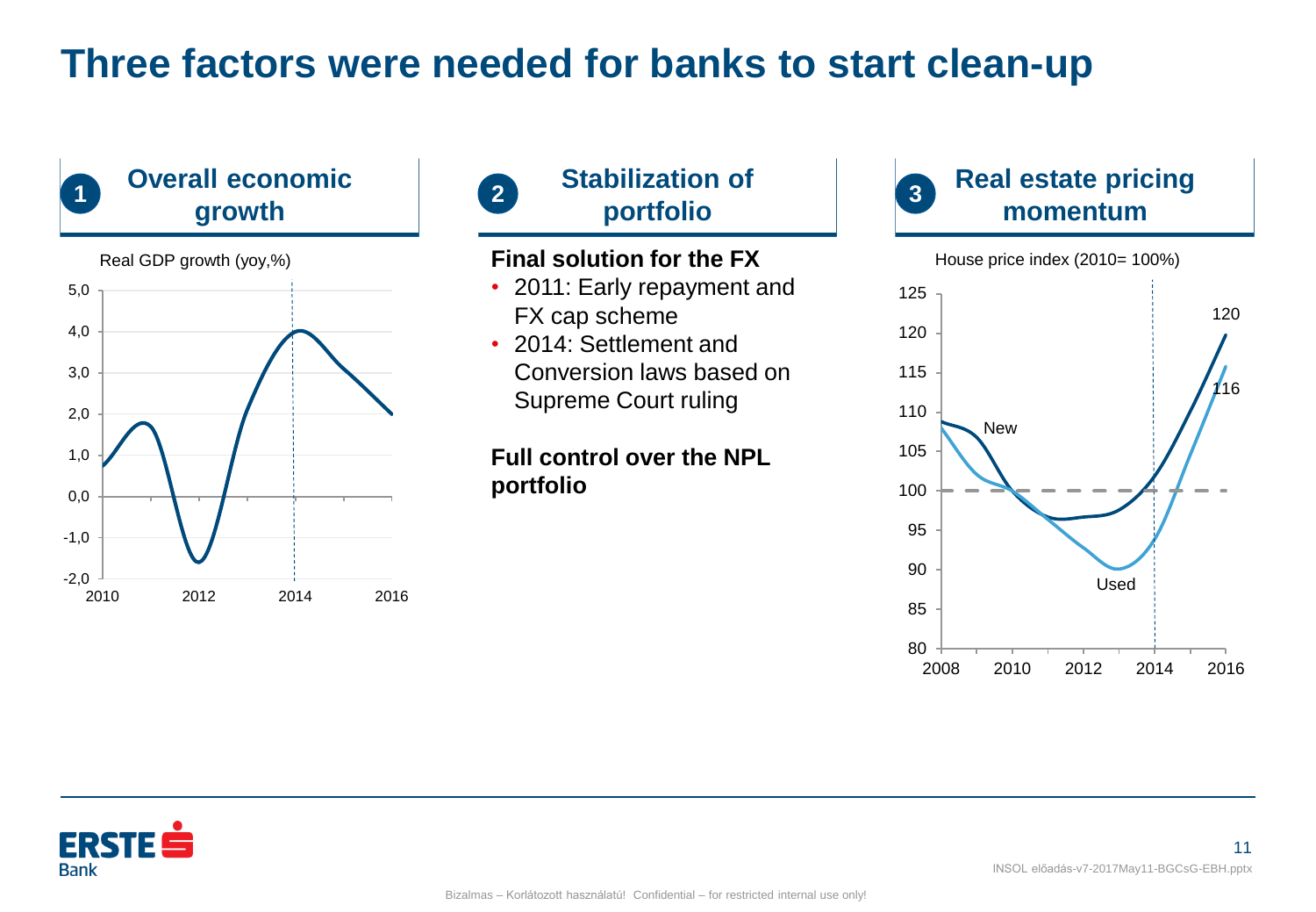# **Hungary's macroeconomic indicators have stabilized by 2014 1**



#### **Economic growth is essential for banking sector's improvement**

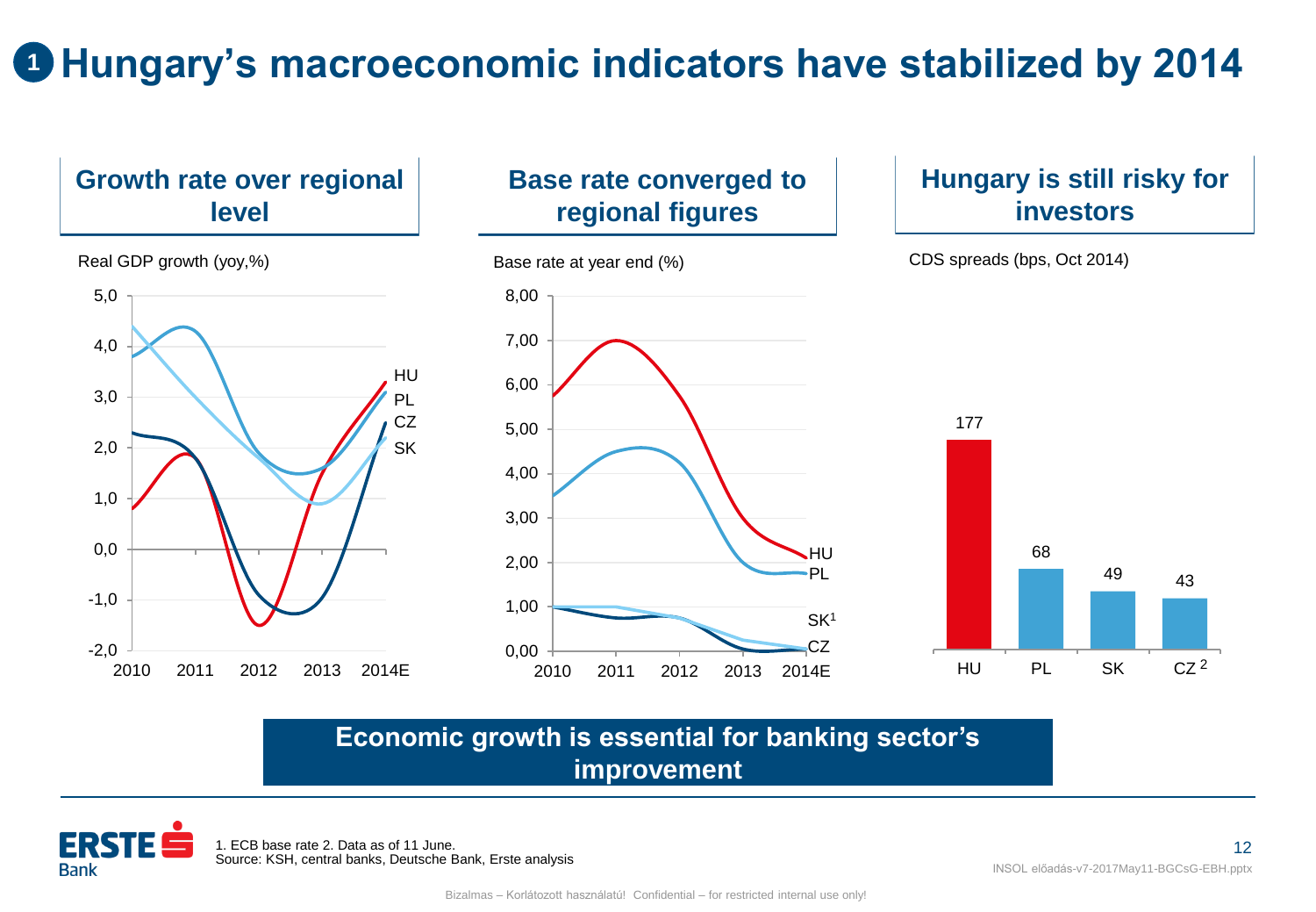### **2011: Early repayment and FX cap scheme introduced to solve FX lending problem 2**

#### **Early repayment put a huge burden on banks but solved only part of the problem**

• Law approved by the Hungarian parliament allowed all FX debtors to repay their CHF/EUR mortgage loans at 180/250 HUF (although market rates were 250/310) in the period of October 2011-February 2012



• All debtors

**Participants**

**Total sector loss**

**Eligibility**

**Law**

- $\cdot$  ~170,000 contracts = EUR 4.5bn
- Immediately: EUR 0.9bn (~10% of the banking sector's equity capital)

#### • Future revenue loss over the repayment period EUR 0.9bn (EUR 200mn first year, decreasing over time)

#### **FX cap scheme was more efficient**

Law approved by the Hungarian parliament allowed debtors to enter to a FX cap scheme (Repayment of FX debt as 180/250 CHF/EUR for 5 years). Above that rate a) interest payment shared equally by government and banks, b) capital is cumulated on an escrow account with BUBUR interest



- **Time frame** 2011 October 2012 February 2012 **•** 2012 April (– 2017 April, end of 5 years)
	- Debtors got a loan below 180 HUF/CHF
	- Not in NPL
	- Original loan below ~ EUR 80,000
	- $-160,000$  contracts (39%) =  $\sim$  EUR 4.5bn
	- EUR 0.25bn

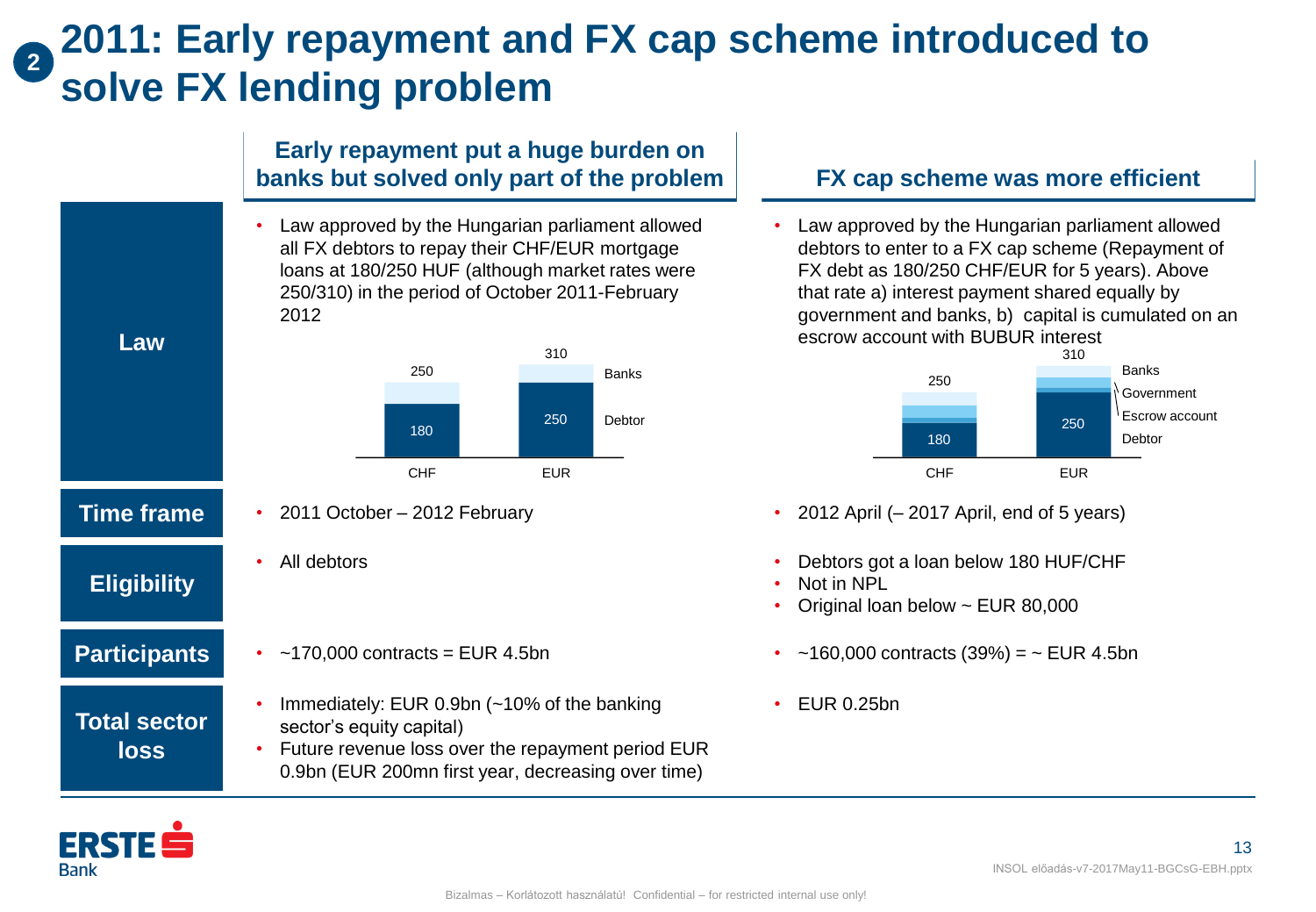#### **2014: Based on Supreme Court ruling government implemented Settlement and Conversion laws 2**

| <b>Issue</b>                                           | <b>Ruling</b>                                                                                                                                                                     | <b>Consequence</b>                                                                                                                                                                 | Law                                                                          |
|--------------------------------------------------------|-----------------------------------------------------------------------------------------------------------------------------------------------------------------------------------|------------------------------------------------------------------------------------------------------------------------------------------------------------------------------------|------------------------------------------------------------------------------|
| Bid-ask spread at<br>disbursement and<br>instalments   | Bid-ask spread unfair, as<br>"there is no service behind<br>fee element"                                                                                                          | Difference between applied<br>vs. MNB FX rates must be<br>reimbursed to clients starting<br>May 1st, 2004                                                                          | <b>FX</b> settlement<br>٠<br>$(2015 \text{ Feb} - \text{May})$               |
| Unilateral increase<br>of interest rates               | • All unilateral interest<br>increases unfair<br>Banks have the right to<br>defend measures in court <sup>1</sup>                                                                 | • All interest increases after<br>May 1st, 2004 that not proven<br>fair in court must be<br>reimbursed to clients                                                                  | <b>HUF</b> settlement<br>$\blacksquare$<br>$(2015 \text{ Aug} - \text{Sep})$ |
| Entire FX risk is<br>$\blacksquare$<br>borne by debtor | Only if (unlimited) risk taking<br>is transparent to debtors<br>from contract<br>Econ minister: "by the end<br>of this year all FX loans will<br>be phased out of the<br>economy" | Conversion of retail FX<br>mortgage-backed loans and<br>leasing contracted between 1<br>May 2004 and 1 February<br>2015<br>• Conversion rates:<br>256.47 HUF/CHF<br>308.97 HUF/EUR | <b>HUF</b> conversion<br>$(2015 \text{ Feb} - \text{May})$                   |



1. Unilateral contract modifications fair if all 7 conditions set by Curia ruling met: clarity, itemization, objectivity, actuality and proportionality, transparency, symmetry, termination possibility 2. Up-front loss from conversion, additional NII loss may apply if margin on converted HUF loans reduced Source: Erste analysis

INSOL előadás-v7-2017May11-BGCsG-EBH.pptx

14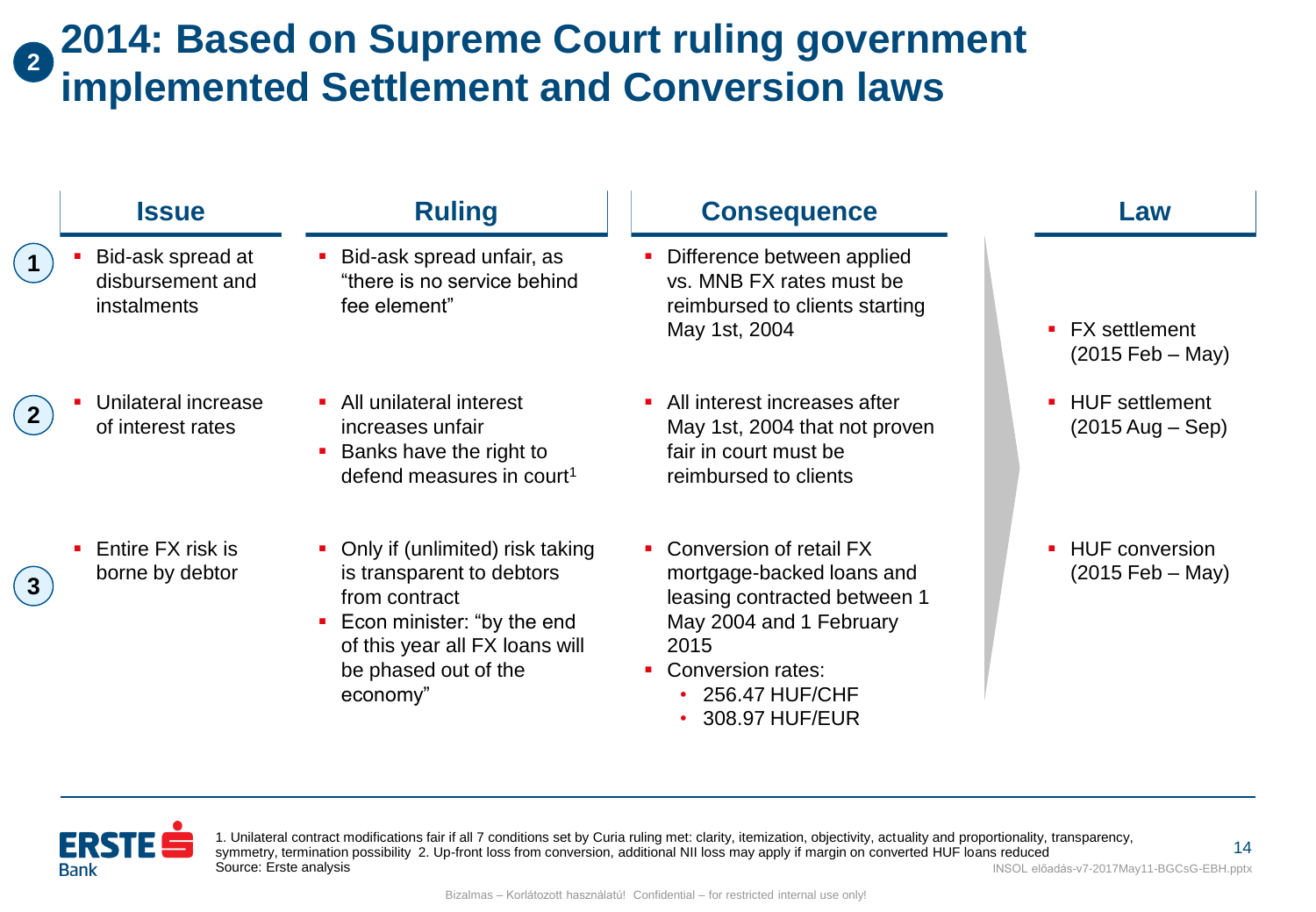

**Impacts on the balance sheet of the banks**

**Why did banks started the clean-up only in 2014/2015?**

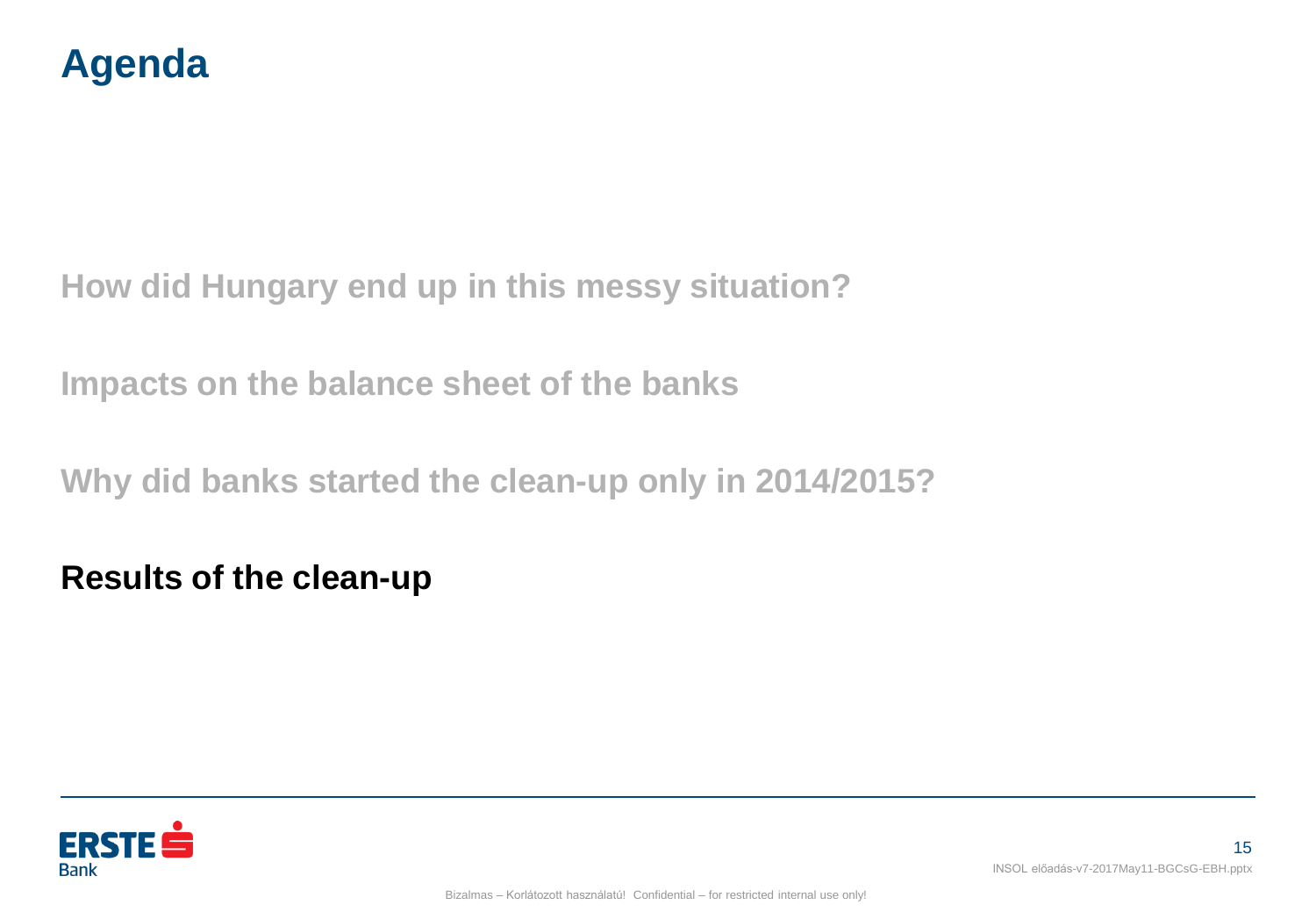# **NPL ratio substantially decreased in sector**

Further decrease expected after additional NPL stock sales

Retail + Corporate gross loan volumes (HUF '000 bn)



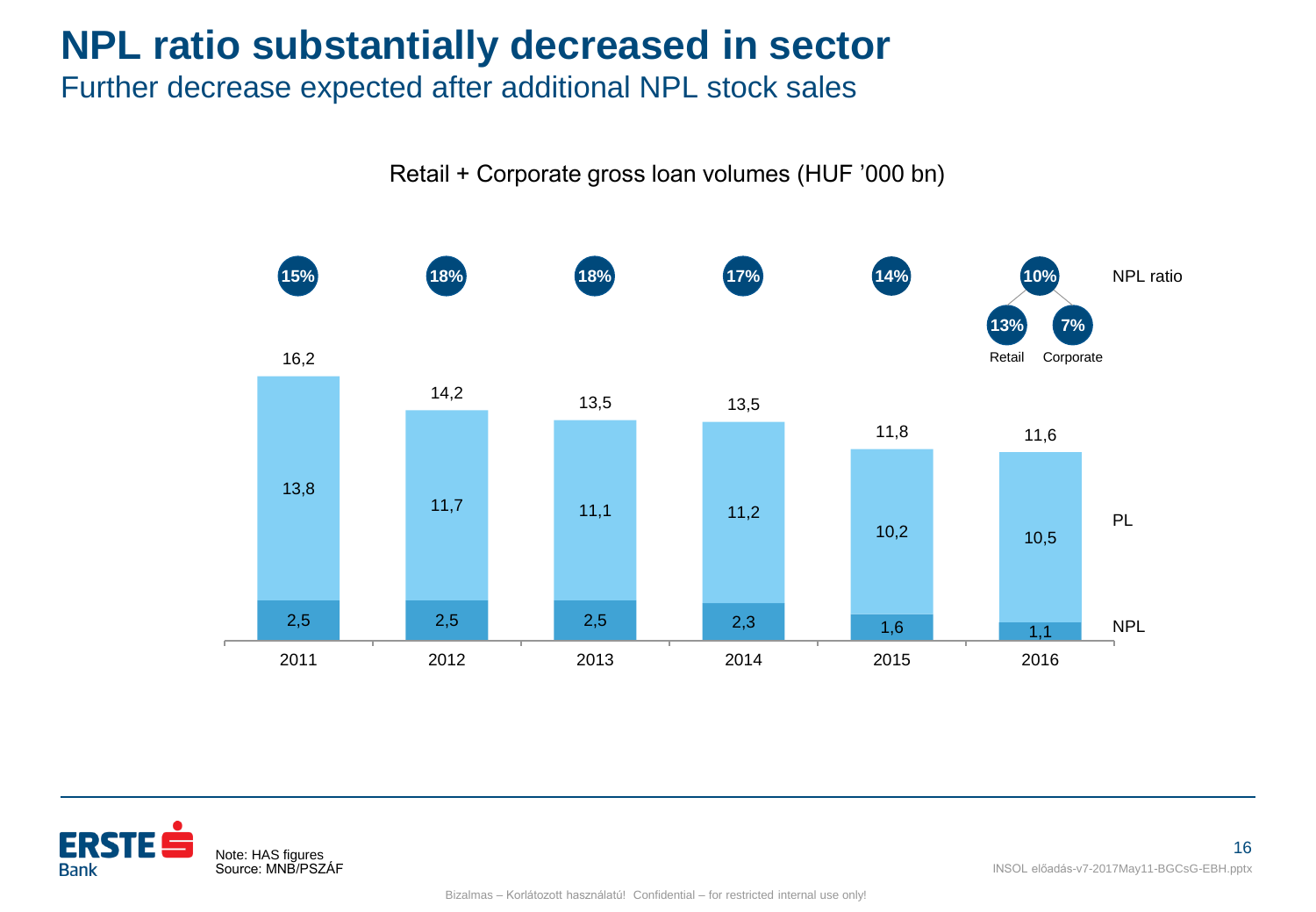# **Substantial NPL decrease also at Erste**